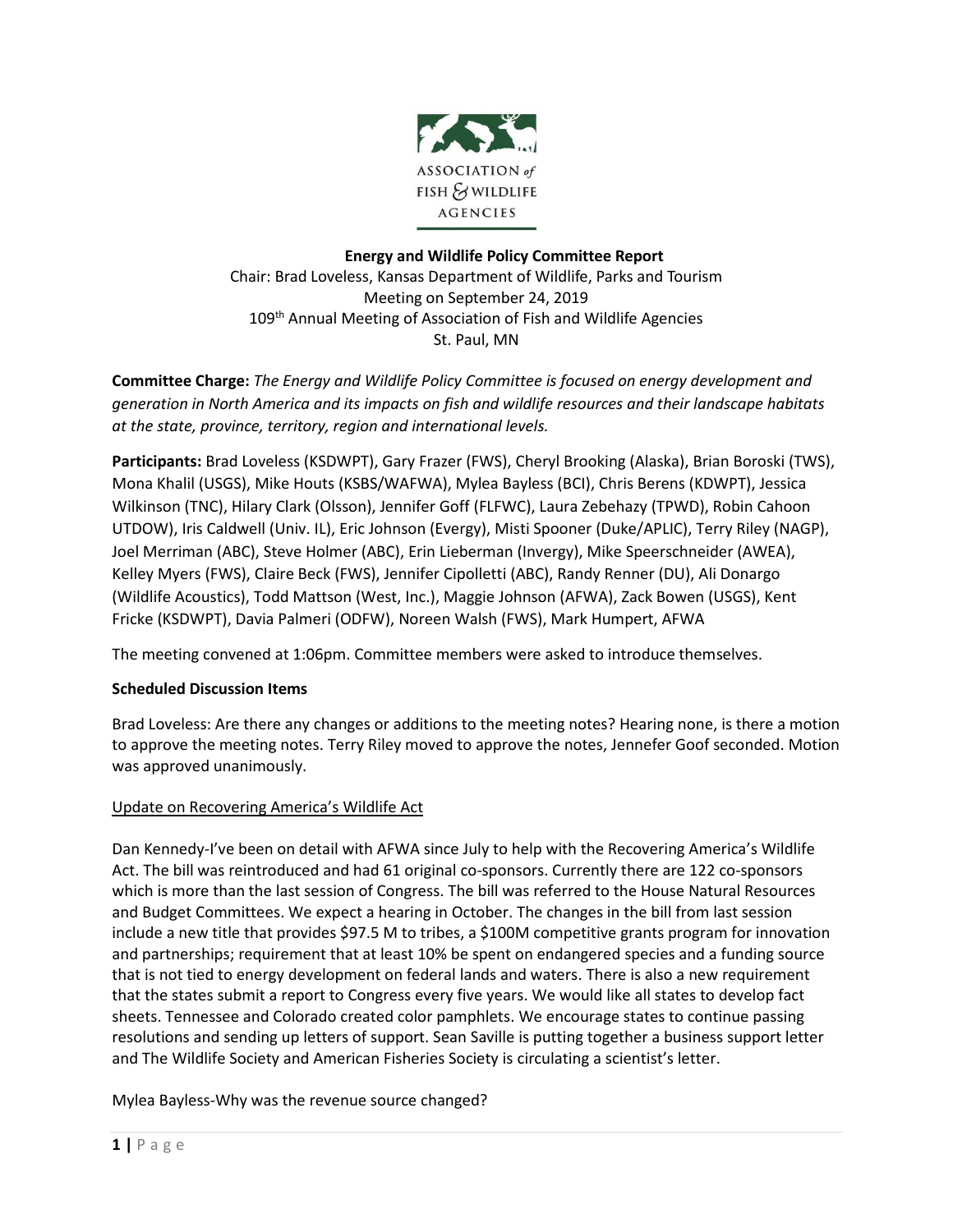Dan Kennedy-Mr. Grijalva thought the bill would move faster if there was no tie to oil and gas extraction. There was perceived competition with LWCF and the Park Legacy Fund. The chair of the House Natural Resources Committee asked that the tie to oil and gas be dropped. The national coalition is working to get a Senate bill introduced. There are lots of positive signals.

Steve Holmer-Will we see all three bills?

Brad Loveless-There is lots of momentum, thanks for your work.

### Monarch CCAA

Iris Caldwell-I have been working with energy partners the past two years on a CCAA for monarchs using right-aways. This is a voluntary agreement that provides regulatory assurances and incentives conservation without risk. This involves 45 energy and transportation organizations. It is the largest nationwide CCAA with one of the fastest timelines. The final agreement is expected in Nov. 15 and covers 2 million acres.

Brad Loveless-Right-a-aways are low hanging fruits. It is easy to put down pollinator plants for conservation.

Eric Johnson-We are looking to enroll in the CCAA. We want early successional habitat under our powerlines. It's a good fit for the company and conservation.

Terry Riley-Farther west you run into shrub lands. How do you manage shrublands without removing important habitat?

Iris Caldwell-We use best practices to not harm important habitats.

Misti Spooner -Duke Energy has surplus property that is not part of a right-a-way for transmission that can also be habitat.

Brad Loveless-Some states have been very active with their Department of Transportation, others have been less active. You should work with you sister agencies to help prevent a monarch listing.

### State Roundtable

Robin Cahoon-The big issue in Utah is habitat connectivity and wildlife migration corridors.

Laura Zebehazy-The legislature passed a bill that will require developers to decommission wind turbines. We are doing research on solar impacts to birds and partnering with the Department of Defense on renewable projects. We require that industry have financial resources to decommission. Solar development continues to ramp up statewide, wind developers are exploring east of I-35.

Davia Palmeri-In Oregon, the energy facility siting council has thresholds for the size of wind and solar installations. If a facility falls below the threshold, they go through county permitting whereas larger projects are reviewed by the state where the Oregon Department of Fish and Wildlife can make recommendations. For smaller projects it's at the discretion of the county. A bill passed that increased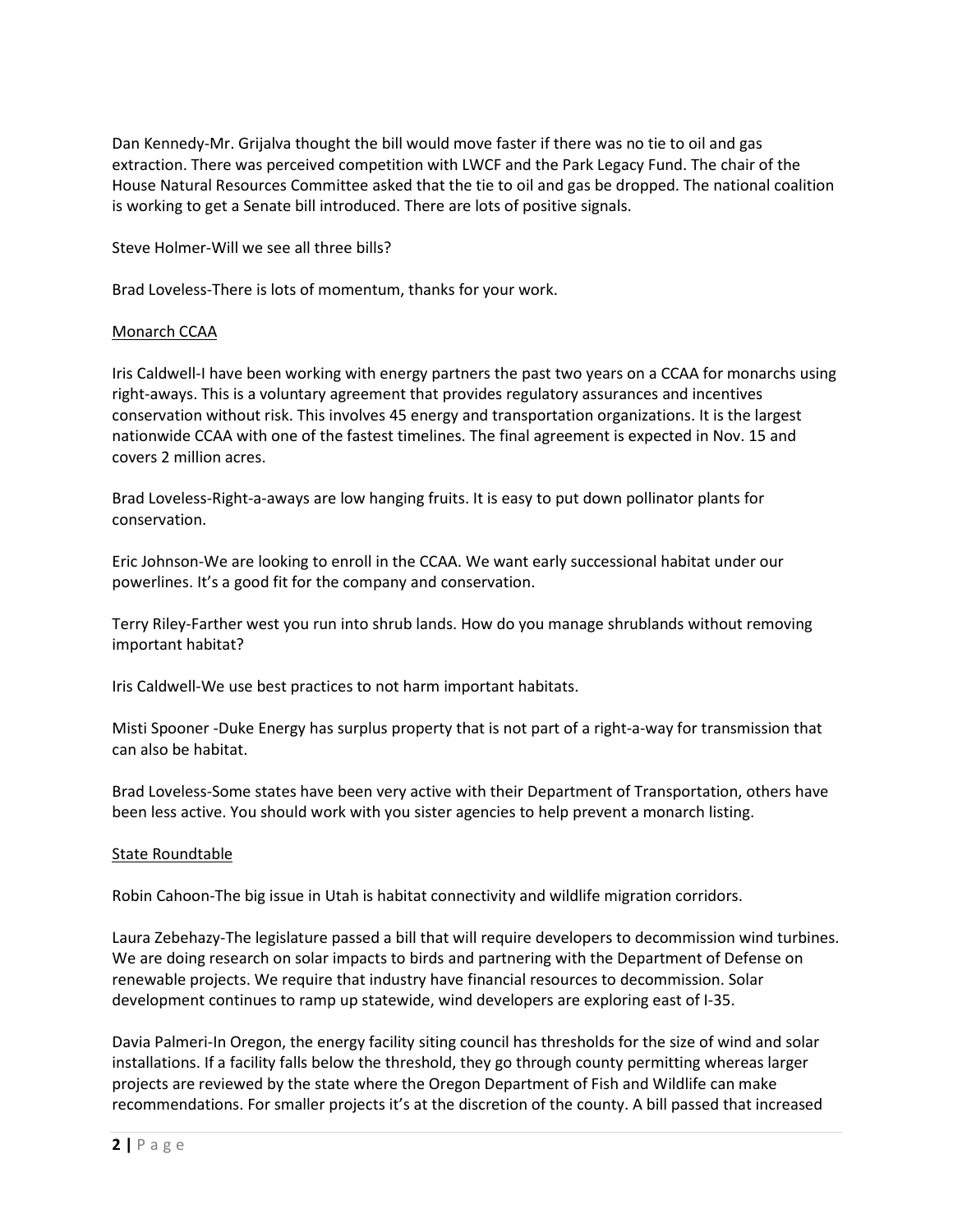the thresholds for high value farmland from 100 to 120 acres. For wildlife habitat the threshold was changed from 320 to 1029 acres. Solar companies that were pushing this have asked some counties to consider Oregon Department of Fish and Wildlife recommendations.

Brad Loveless-What are the lessons learned from the quick passage of legislation? Was there a perception that ODFW slowed projects?

Davia Palmeri-Energy companies could not accept habitat mitigation and T&E species.

Chris Berens-Since March we have reviewed eighteen new wind projects, four are on line, and five have begun construction. Wind generation is moving towards the central part of the state where there is transmission. As the developments move east, there is greater opposition. Energy companies are trying to get information before they go to planning commissions.

Steve Holmer-Is there a new agreement on powerlines in Texas?

Laura Zebehazy-Yes, this will be finalized and coverage will include the entire state.

### Wind-Wildlife Survey

Jessica Wilkinson-A working group was established in March to develop a state wind-wildlife survey to identify wildlife concerns and opportunities related to wind development. The full results were shared with the committee. A total of 39 states responded, representing about 93% of the total MW of wind capacity Answers in the survey were anonymized.

Chris Berens-Jessica put a lot of time into the survey. The high response rate to the survey shows there is interest in this topic.

Brad Loveless-I appreciate the time states put into the survey. There are several main takeaways for me. There is a need for training and there is a lack of familiarity with the Wind Energy Guidelines. It would be a big deal to revise these.

Gary Frazer-Yes, if would be difficult and complicated to revise the guidelines. We want the guidelines to be useful to industry and partners. I would like to have some staff level discussions about how we can improve the WEGs. We would be willing to work with this committee. It would be good to make the WEGs better.

Chris Berens-There were lots of comments in the survey that were also valuable.

Abby Arnold-A federal advisory committee met over the course of 3 or 4 years to create the guidelines. AFWA was at the table. The parties wanted to learn from the WEGs. AWWI was created on the heals of the advisory committee and a lot has been learned since then. I would like to know what the state questions are, maybe they can be answered. The WEGS are not on the shelf.

Brad Loveless-There may be a need to answer some of the questions raised by the states.

Erin Lieberman-The WEGS are a framework and there is room for interpretation. There is a need for education and understanding. We need to identify resources for training. The WEGs are not intended to be too prescriptive. There was a webinar several months ago for states. We can offer to do that again.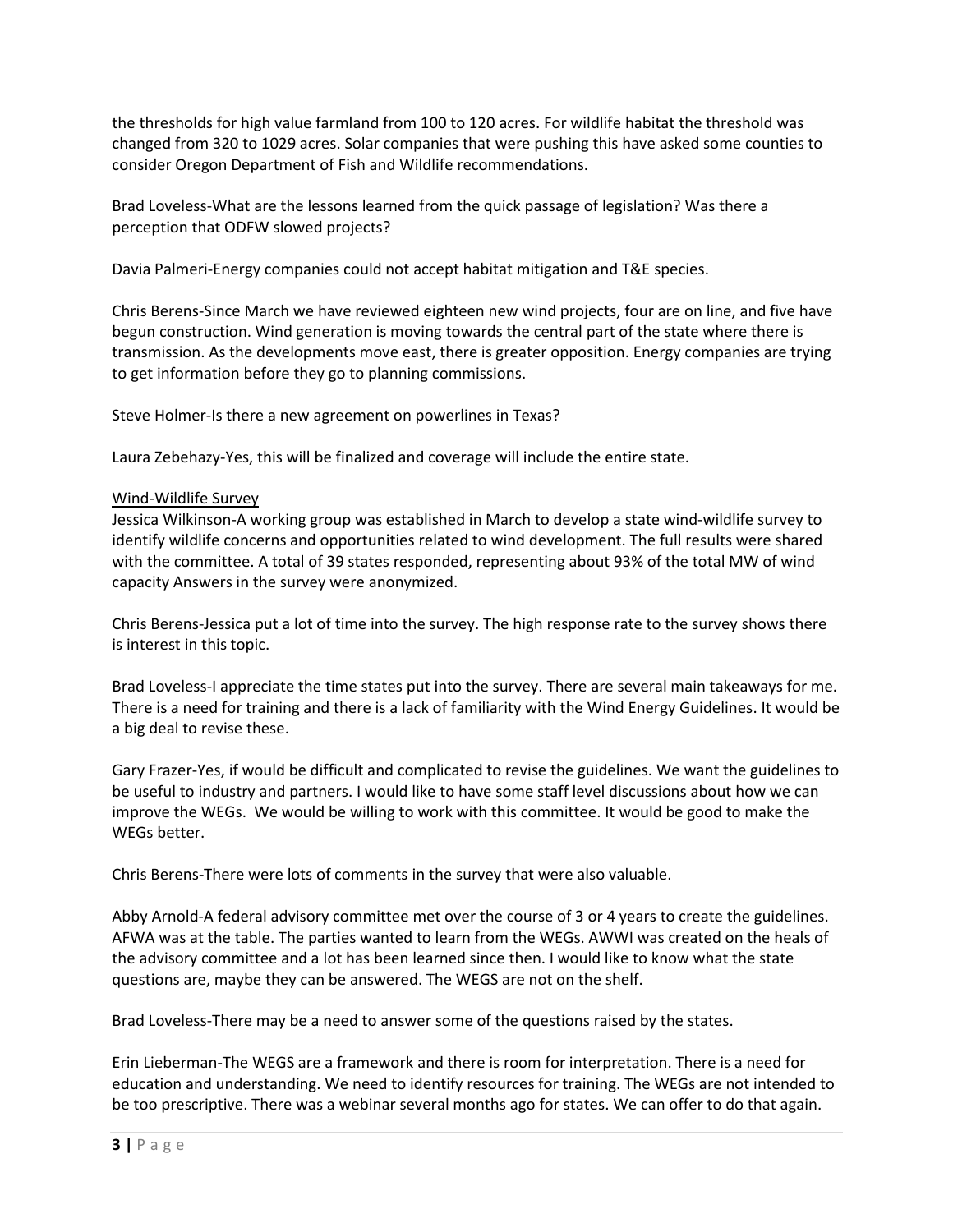Jessica Wilkinson-There was a loss of support for the WEGs. Some states might want more specificity. There are concerns about how they were applied. We need to incorporate new science.

Chris Berens-Maybe there was a perception that the WEGS are more designed for federal agencies and not states.

Brad Loveless-Many states feel like they are powerless and maybe this contributed to thoughts on the WEGs.

Abby Arnold-States were well represented in the development of the WEGs.

Michael Speerschneider-The WEGs provide guidelines.

Mylea Bayless-This committee has done webinars.

Abby Arnold-Other trainings have been proposed. There was a lot of training initially. The biggest challenge is resources to conduct training.

Steve Holmer-The survey was informative. The WEGs are getting more use than we thought. The states are indicating that regulation may be needed so the WEGs have more teeth.

Brad Loveless-There can be push back on new regulation when there is a drive for more renewables.

Chris Berens-We want to share the survey results. What is the best format?

Brad Loveless-It is important that individual states are not identifiable when we share the results.

Mylea Bayless-The results were insightful. I agree they should be shared widely.

Brad Loveless-Are there any pitfalls to sharing widely?

Davia Palmeri-We should think about how we interpret the results and what the primary message is. We don't want people to be defensive or misinterpret. Many people will want an executive summary.

Laura Zebehazy-Did the incidental take report go the AFWA Executive Committee?

Mark Humpert-It was shared at the Business Committee meeting.

Kelley Myer-I'm trying to coordinate with the states. I'm glad the committee is doing this, it is a long time coming. We are trying to do the same in the Midwest. The FWS is working under a different authority. The FWS can help coordinate with the industry. The Midwest Landscape Initiative can help.

Abby Arnold-More information should be shared. We should decide with whom.

Brad Loveless-The comments in the survey were very interesting. Can we share without identification?

Jessica Wilkinson-The comments provide a lot of context.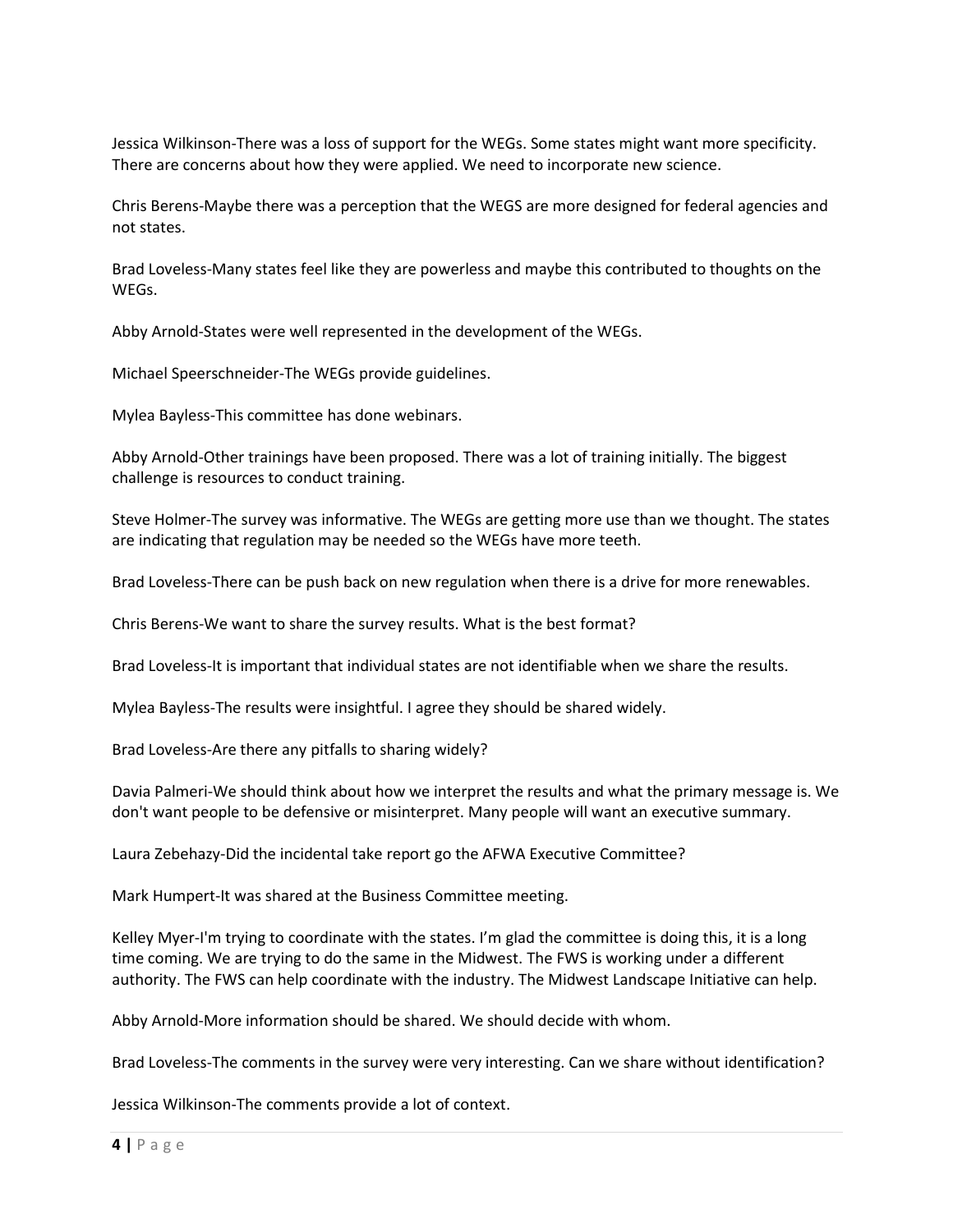Michael Speerschneider-Is there a way to share comments aggregated by region?

Brad Loveless-We could aggregate based on the amount of wind resources.

Michael Speerschneider-Is there a routine way to respond to the results. The comments are the gold. It's worth having a discussion about how do this.

Brad Loveless-That is a good point. Education was identified as need. We should provide resources that are already out there.

Chris Berens-Project reviewer turnover is high. Webinars or training could help when there is turnover.

Brad Loveless-There is agreement that there be an executive summary, a compilation of comments and identification of resources that are available.

Chris Berens-We should advance strategies to ensure that developers consult with agencies as early as possible in the planning process.

Brad Loveless-What are the risks to developers?

Michael Speerschneider-There is the practicality of consultation when there are many sites. Ninety percent of sites that are examined are never developed. We have to deal with competition and changing information. There is little value in providing information on sites too early in the process. In the early stages of the process there is less granularity.

Erin Lieberman-One of the more interesting findings is that we don't have the information. Site specific information is very general. We need the agencies to provide the information. We may remedy that concern by sharing information.

Brad Loveless-The assumption may be that they will come with information at the end.

Mike Houts-Developers can be given information about sensitive species so they can avoid the hotspots.

Brad Loveless-That is the kind of information industry needs, there is common interest.

Michael Speerschneider-There is certain basic information like wetlands we can use.

Mike Houts-Course information can be useful in the early stages.

Brad Loveless-Industry could challenge each other to do better. The same could apply for states. States could coach each other.

Steve Holmer-I'm encouraged by the conversation. States can provide information.

Laura Zebehazy-The CHAT sort of does this already. In Texas we have to be sensitive because landowners don't want to reduce their value to industry.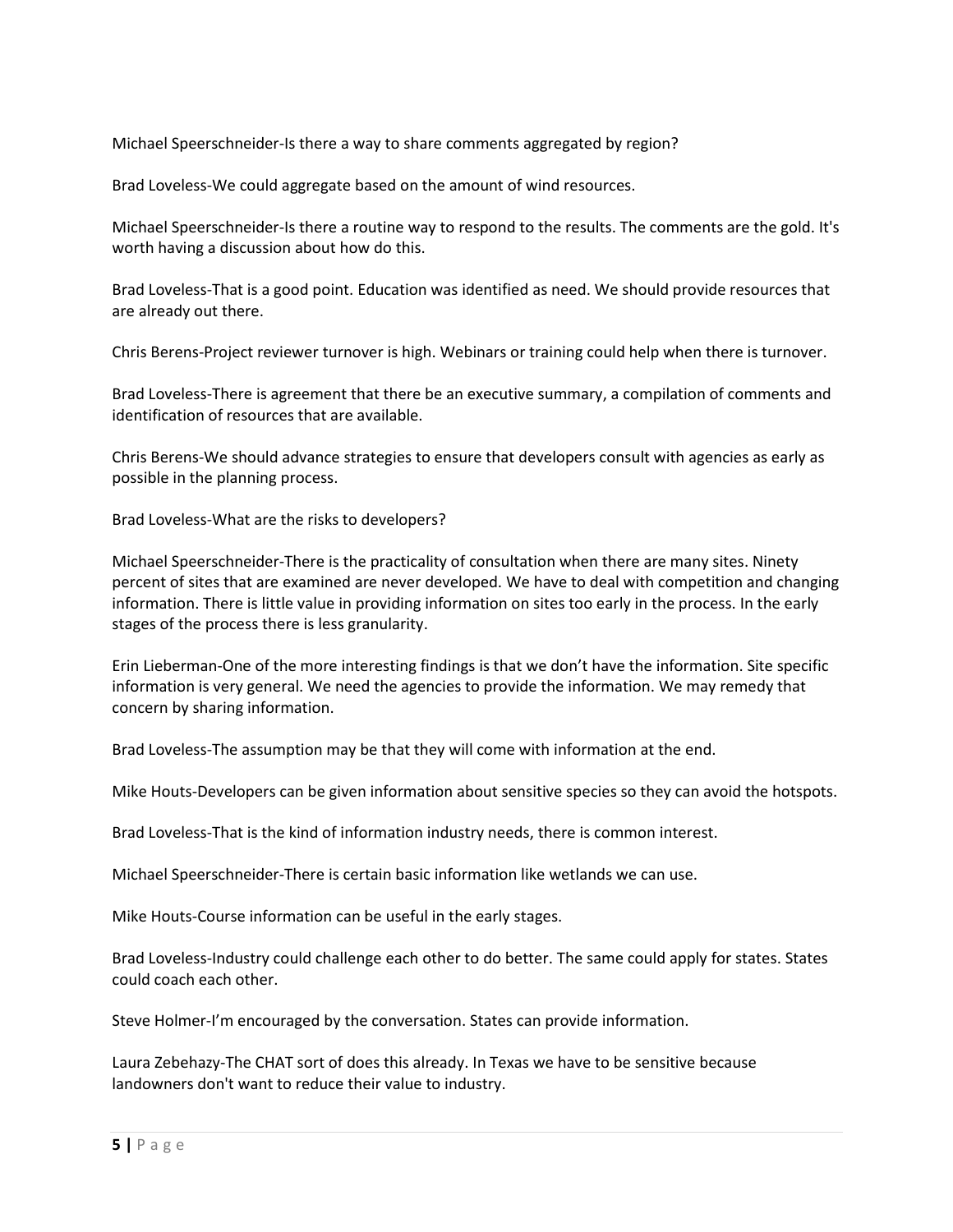Laura Zebehazy-They don't want to lose a tax break.

Chris Berens-We had the opposite problem in Kansas. Some landowners were opposed to wind, there is variation between companies. Different company staff gave different answers.

Brad Loveless-Some developers have been active a long time. There is variation in the staff companies put on the ground. It's complicated.

Brad Loveless-This has been a terrific conversation. We will get notes out and will present a summary to Directors and seek their approval to keep this going.

Abby Arnold-What are the next steps?

Brad Loveless-We will take the survey to directors and will continue the discussion about how to deliver the products.

Mark Humpert-The wind-wildlife working group will develop a new charter, incorporating what we heard in this meeting.

Abby Arnold-Will others be able to engage?

Brad Loveless-That is our intent.

Michael Speerschneider-My members may appreciate an update.

Brad-We will put the summary on the AFWA website and make it public as soon as we can.

#### Update from American Wind Wildlife Institute

Abby Arnold-AWWI has 42 partners and friends, including AFWA. We have a national research plan that guides priorities. Brad serves on the AWWI Board. There is a paper coming out in Ecology. The AWWIC database includes post construction project data on 25% of installed wind power. We now have statistical power. We will start looking at some broader questions. The analysis is showing consistency with data from 5 years ago for birds. There are billions of bird fatalities, wind is a modest part of that. Bird mortality attributed to wind is 0.007%.

Brad Loveless-You are talking about direct take. Other species are being impacted by indirect factors.

Abby Arnold-Bats are another issue, we are trying to figure that out. We will be updating our reports. We are looking at minimizing and offsetting impacts. Pilot studies have been completed for eagles/raptors, evaluation studies are in progress including evaluation of IdentiFlight and DTBird for eagles and raptors. You can go to the website to see a list of results. We want to be a resource. We attend conferences and meetings and provide information through portals and webinars. There are opportunities for engagement. We welcome those with technical background to participate on our research committee. We hope to partner with the Midwest Landscape Initiative. We are expanding collaboration with AFWA and are seeking input from state experts and gauging interest on training.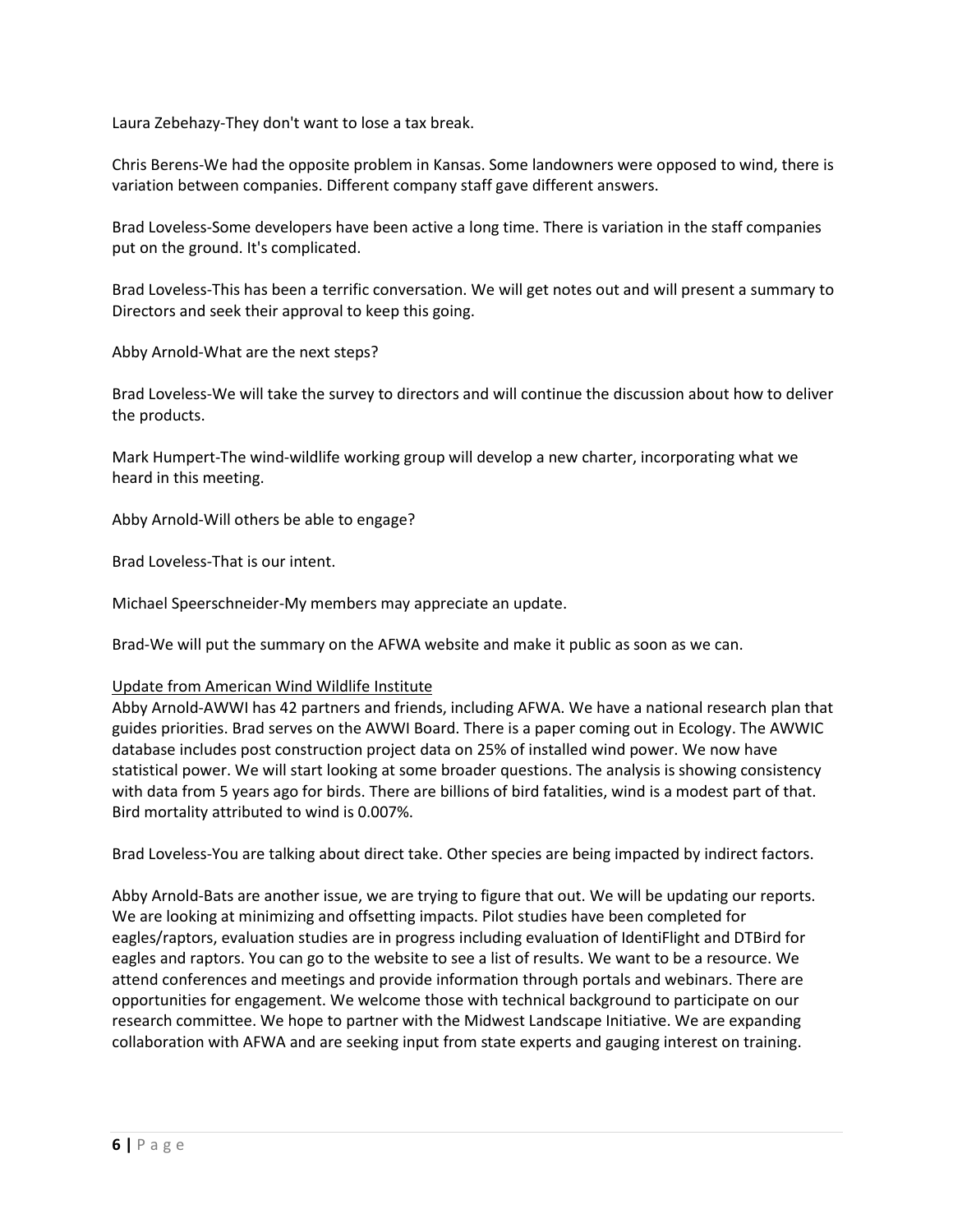### New Energy-related Science Products and Projects

Mona Khalil-USGS has sixteen science centers and 40 coop units. We have a science strategy to understand and map risk, measure impacts and inform solutions. We are examining the impacts of biofuels on pollinators using drones and citizen science. We are developing and avian-impact offset methodology to provide equivalent biological value for birds displaced by development. NABat has produced the first ever status and trend assessments for hoary bats in WA, OR and CO. We are using genomics to determine history and trends of hoary bats collected at wind energy facilities. We are looking at flight behavior to assess mortality at wind and solar facilities. We are studying seabird movement offshore and developing algorithms for processing aerial photos to inform offshore energy development. We are looking at impacts to birds from shale gas extraction in the Appalachians. We are mapping energy development in the sagebrush ecosystem, developing a reclamation guidebook and looking at pronghorn response to wind development and energy development's effects on migration corridors. We are designing and testing novel upstream and downstream fish passage technologies.

### Bird Smart Wind Energy Guidelines and Migratory Bird Protection

Joel Merriman-Approximately 140-670K birds are killed by wind turbines each year. This does not include mortality due to habitat loss or fragmentation. We are looking at solutions for conserving birds and habitat while at the same time addressing climate change. There is a wind risk assessment map and bird-smart wind energy principles to minimize impacts.

Steve Holmer-The administration has a new legal interpretation on incidental take that is undergoing legal challenges. A new regulation is would codify Administration Policy. Best practices are being developed.

Davia Palmeri-Does the Migratory Bird Protection Act address cumulative effects?

Steve Holmer-This would require sector by sector rulemaking.

Erin Lieberman-There is no data to show that larger turbines will cause more mortality. There are lots of tradeoffs. Some of your statements are challenging to us.

Joel Merriman-You are right, there is not an extensive data set.

Abby Arnold-The AWWI tech report is a good resource.

### Avian Power Line Interaction Committee and Avian Solar

Misti Spooner-AFWA is a member of APLIC so you have a seat at the table. The purpose is to reduce impact to wildlife.

Eric Lieberman-This is a collaborative group with lots of expertise. Our primary role is to provide information through training and workshops. We also provide funds for research and develop strategies to reduce conflicts. We have produced guidance documents.

Brad Loveless-A few years ago AFWA reached out to APLIC and you did a webinar for state biologists. This is a good way to provide specific content.

Misti Spooner-We pass costs onto our customers. If there are threatened and endangered species issues, we will take measures to avoid impacts. The Avian Solar Working Group is supporting research to